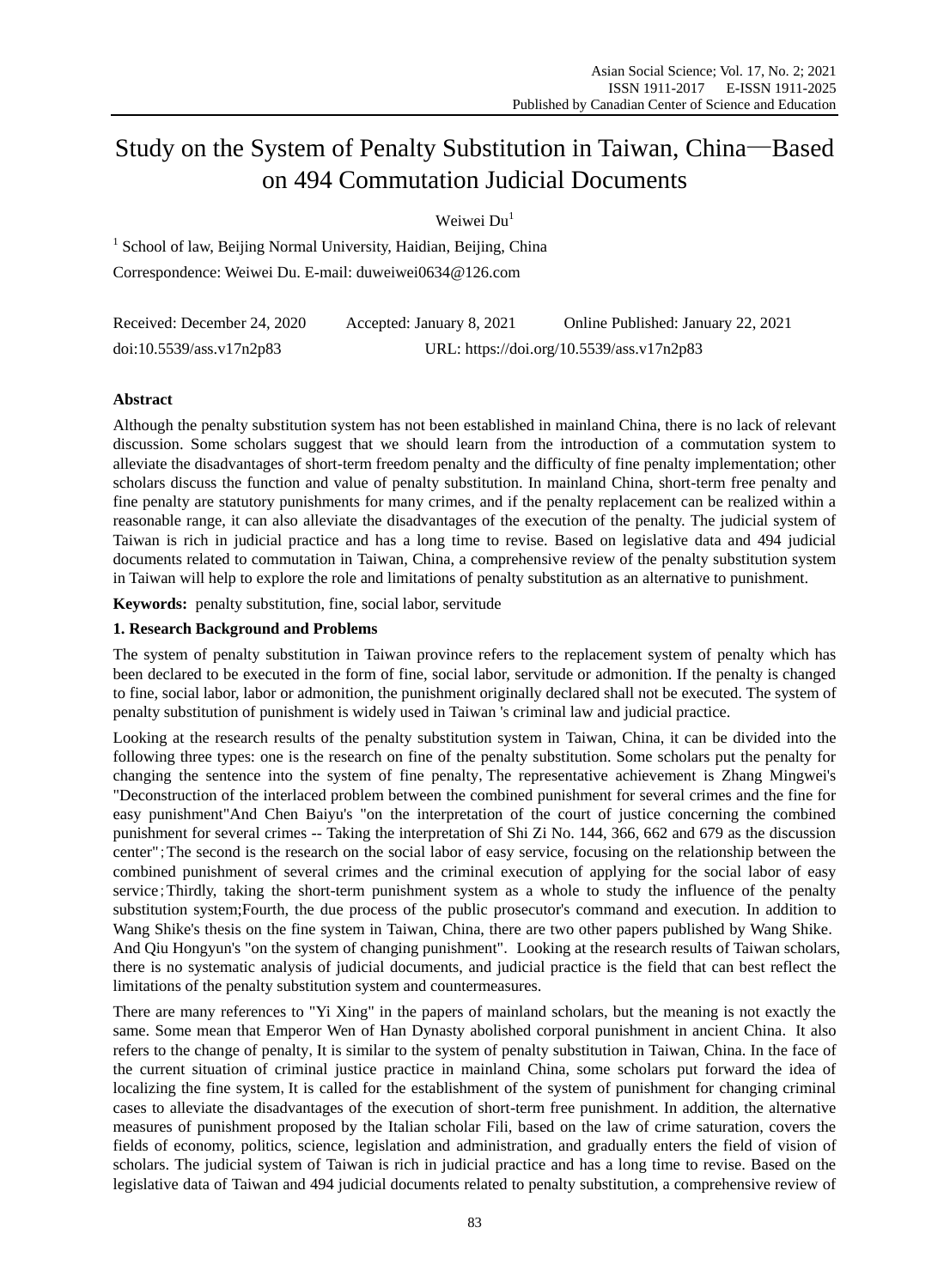the penalty substitution system in Taiwan is conducive to exploring the role and limitations of the alternative punishment.

#### **2. Legislative Evolution of Penalty Substitution System in Taiwan, China**

With the development of Taiwan society, including the change of monetary policy and legal concept, the penalty substitution system in Taiwan has been revised many times. The revised contents are reflected in the following three aspects: The first is the types of penalty substitution. In the criminal law implemented in 1928 in Taiwan, it was stipulated that "commutative imprisonment" should not exceed six months from the date of implementation. If a fine is paid within the term of imprisonment, the date of imprisonment shall be deducted according to the amount paid and the standard set by the magistrate. Affected by the social and economic situation in Taiwan, the number of people applying for the fine of penalty substitution has decreased. In 2008, Article 41 of Taiwan 's Criminal Law added the provision of "easy to serve social labor". "Easy to serve social labor" is applicable to those who have been sentenced to freedom for less than six months and have not applied for the change of fine or have not been allowed to change the fine from the beginning.

Secondly, it is about whether the punishment can be changed after the punishment for several crimes should be executed. Item 2 of Article 41 of Taiwan 's criminal law has undergone three revisions: the first amendment was made in July 2006. Before the amendment, it was "several crimes which are combined and punished, all of which are in the situation mentioned in the preceding paragraph, and the same applies to those who should be executed for more than six months." After the amendment, it should be changed to "the provisions of the preceding paragraph shall also apply to the case where the penalty shall be executed within six months" If the penalty should be executed for more than six months, the fine shall not be changed. The second amendment was made in January 2009, which came into effect in September of the same year, adding the provision of " social labor". The third amendment came into effect on December 2009. It is specifically amended as follows: "the provisions of items 1 to 4 and 7 shall also apply to those who are liable to criminal fine or social labor for more than six months for several crimes punished simultaneously." If the penalty to be executed exceeds six months, the fine may still be changed.

Finally, it is the conversion standard of the fine. Taiwan began to issue new Taiwan dollars on June 15, 1949. After the implementation of the criminal law in 1995, 46 years later, the monetary unit of the fine stipulated in the specific provisions of the criminal law was changed to new Taiwan dollars. When the criminal law was amended in 1995, the amount of fine stipulated in the articles not amended in the specific provisions of the criminal law was increased to 30 times since the implementation of the criminal law amendment in 1995. However, the amount of new or amended provisions from June 26, 1983 to January 7, 1995 has been tripled. Item 1 of Article 41 of the criminal law, which was amended and implemented in 2006, changed from "conversion of one to three yuan for one day" to "conversion of one to three yuan for one day for one hundred and three hundred silver yuan for one day", and then increased to "conversion of one to three thousand new Taiwan dollars for one day", and deleted the condition of "obvious difficulties in execution due to physical, educational, occupational, family or other legitimate reasons". Comparatively speaking, the conversion standard before the amendment is lower, which is more beneficial to the prisoners, so the conversion standard before the amendment is applied. According to the penalty of each crime, the court decides that the penalty should be executed and tells the conversion standard of the fine.

#### **3. The System of Penalty Substitution System in Taiwan, China**

The system of penalty substitution of punishment in Taiwan refers to the system of substituting the declared punishment for execution in the form of fine, social labor, servitude or admonition. If the penalty substitution of punishment is completed, the original punishment shall be regarded as executed. Penalty substitution is a matter of consideration in sentencing, which affects the scope of sentencing without changing the nature of the crime. The principle of suiting punishment to crime and the legality of sentencing are the standards to judge the rationality of penalty substitution.

In the current criminal law of Taiwan, China, the earliest type of penalty substitution system is fine. The penalty substitution fine is a kind of penalty replacement method in which the amount of money prescribed by law is used to replace the declared penalty on the premise of meeting certain conditions of crime and punishment. According to articles 41 to 44 of the criminal law of Taiwan, the penalty for committing a crime less than "five years' imprisonment" is "not more than six months' fixed-term imprisonment or criminal detention" and "one day is converted to NT \$1000, 2000 or 3000".

With the development and change of society, the social labor of easy service is gradually brought into the system of easy punishment. Easy service social labor refers to the penalty replacement method of declaring punishment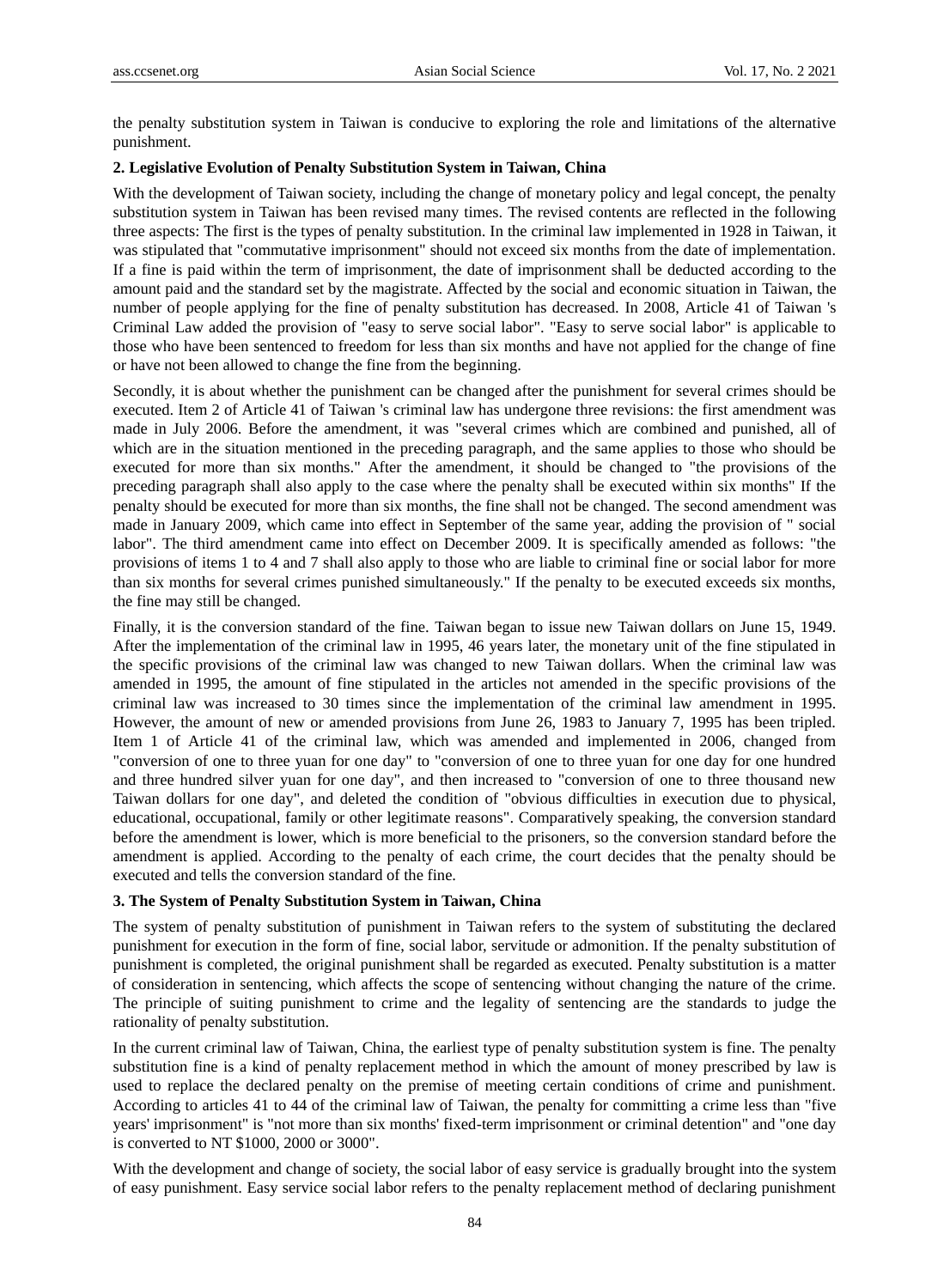with social labor replacement according to the calculation standard stipulated by law when the applicable conditions are met. The subject who applies for social labor and obtains permission is called social laborer. Its social labor is unpaid labor service. According to the provisions of Article 41 and Article 42 of the current criminal law of Taiwan, China, under the circumstances of non combined punishment for several crimes, the maximum time limit for performing social labor in prison and criminal detention shall not exceed one year, and the date on which social labor is allowed to be easily served shall be taken as the base date for calculating the conversion of imprisonment to social labor; the maximum period of social labor for criminal punishment shall not exceed two years. In the case that the combined punishment for several crimes does not allow easy service of social labor, if some of the crimes have already been fined or the execution of social labor has been completed, the remaining sentence shall be executed; if some of the crimes have performed part of social labor, the social labor command book shall be cancelled, the remaining sentence period shall be executed, and the hours of social labor performed shall be offset. If a person is liable to social labor after being punished for several crimes, the term of performance shall not exceed three years. However, if the penalty to be executed does not exceed six months, the time limit for performance shall not exceed one year. The factors that determine the performance period of social labor include the number of social labor cases, the physical and mental health of social workers, family, work or study, etc. When the combined punishment for several crimes has been carried out, we should consider whether it is completed. For penalty substitution, the remaining labor has been performed, and the penalty should be executed for each part of the labor. The approval and settlement of the case are decided by the prosecutor. If the public prosecutor permits to serve the social labor easily, the execution section shall formulate the social labor command letter, and during the execution stage, the watchman shall track the implementation with the assistance of the nursing assistant. When the case is closed through social labor, the case closing report shall be handled by the guardian and examined by the prosecutor. It has formed a process of "deciding to implement - making written documents - tracking implementation - making written documents - deciding to close a case".

The third category in the penalty substitution system refers to a kind of penalty alternative way to replace the execution of fine, also known as servitude. Servitude is applicable in the following two situations: if the fine is not fully paid at the end of the two-month payment period and is unable to pay it in full, he is liable to take up labor; if the fine is not fully paid within two months according to his economic or credit status, he shall be paid in installments within one year after the expiration of the two-month payment period, and the rest shall be paid in installments within one year after the expiration of the two-month payment period The unfinished part shall be compulsorily executed or liable to servitude. There is a fixed substitution relationship between easy servitude and the corresponding fine, that is, the fine of NT \$1000, NT \$2000 or NT \$3000 is converted into one day of labor service. However, the term of service shall not exceed one year. Paragraph 7 of Article 51 of the criminal law of Taiwan region states: "if the majority of fines are declared, the amount of fines shall be fixed at the maximum amount of each penalty and below the combined amount of each penalty." If the conversion standard of the fixed amount of easy labor is different, the one with a longer term of labor shall prevail. Those who have served less than one day shall be exempted from calculation.

The current criminal law in Taiwan also stipulates "admonition". If the criminal motive of a prisoner who is detained or fined is obviously forgivable in public interest or morality, he can be admonished.

The transformation relationship between the fine and social labor reflects the following rules. Firstly, no matter whether the declared freedom penalty meets the applicable conditions of the commutation fine, they can apply for the alternative social labor; secondly, the cases that can't be fined easily can't apply for the changed social labor after they have been approved and partially performed; thirdly, whether it's the social labor directly approved for the declared freedom penalty, or through the conversion of the commutation fine After partial performance of the social labor of easy service, except that the fine of easy service can not be applied, the fine can be applied by social workers and paid in one time.

## **4. The Judicial Status of the Penalty Substitution System in Taiwan, China**—**Based on 494 Penalty Substitution Judicial Documents**

As of October 11, 2019, there are 29725 commutative criminal laws that can be retrieved by the legal information retrieval system of Taiwan 's Judicial Yuan. Due to access restrictions, 494 judicial documents can be obtained from October 11, 2019, as early as 2016.

#### *4.1 Sample Content*

The judging time range reflected in the sample is from 2016 to 2019, as shown in the table below.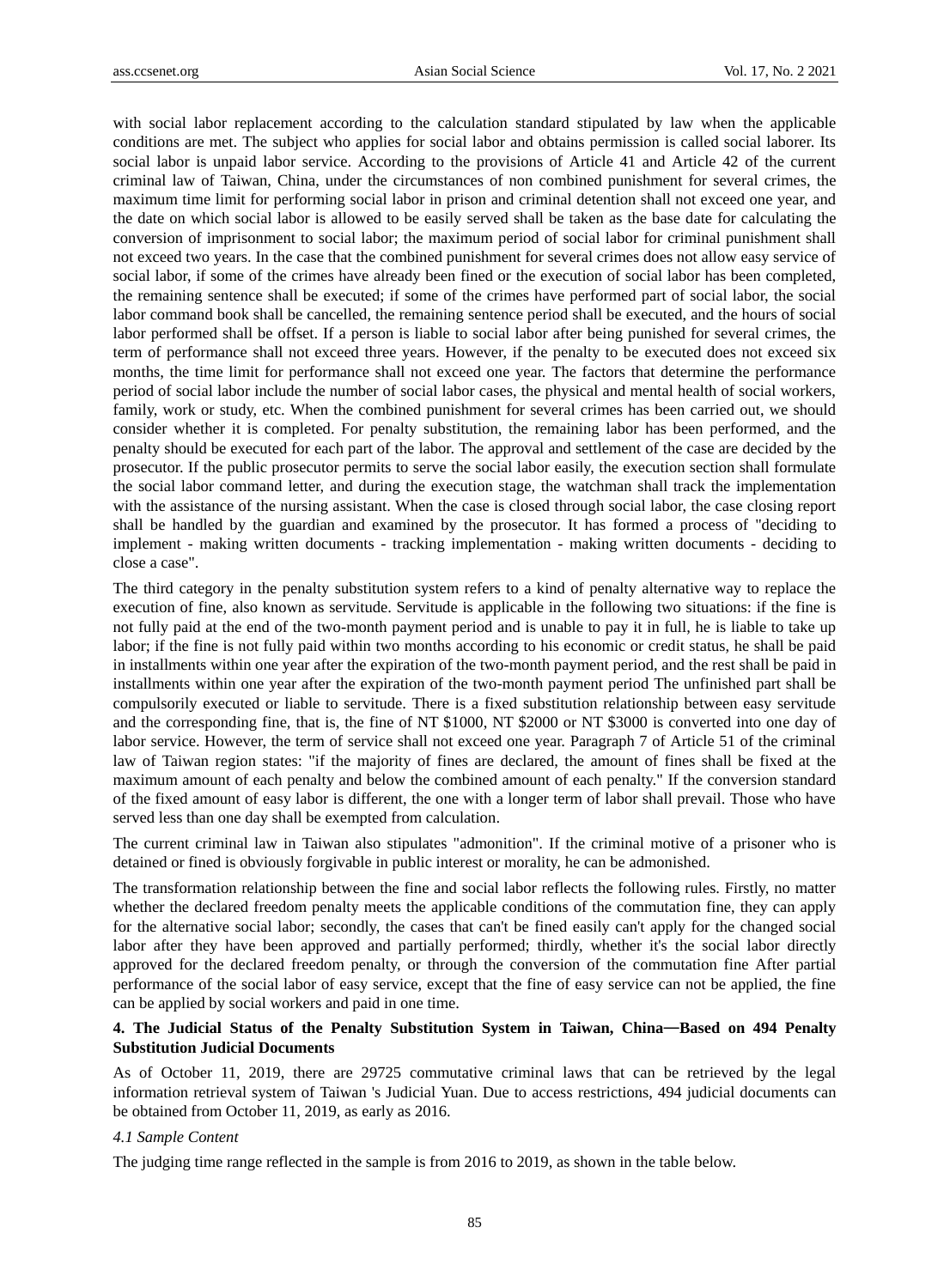| ass.ccsenet.org              | Asian Social Science |      |      | Vol. 17, No. 2 2021 |
|------------------------------|----------------------|------|------|---------------------|
|                              |                      |      |      |                     |
| particular year              | 2016                 | 2017 | 2018 | 2019                |
| Number of judgment documents |                      |      |      | 478                 |

Among the penalty substitution cases, the number of local court cases was the largest, accounting for 74.1%; Taiwan 's high court ranked second, accounting for 23.7%; the number of Taiwan 's "Supreme Court" cases was only 10, accounting for 2.0%; the number of special court cases was the least, only 1, accounting for 0.2%. The number of cases in Tainan District Court and Kaohsiung District Court was the largest, accounting for 13.5% and 13.5% respectively.

Referring to the gist of Taiwan 's Supreme Court's criminal judgment No. 15 in the year of 2019, summary sentencing, in addition to restricting the effect of punishment to be a slight "false punishment", that is, in principle, it does not restrict the personal freedom of the defendant, or give a suspension of sentence, or easy to use fines and social labor, also restricts the notification of innocence, immunity from prosecution, inadmissibility or wrong jurisdiction. There is no lack of summary judgment in the judgment involving penalty substitution.

## *4.2 Typological Analysis*

The types of penalty substitution include fine, social labor and labor. Both fine and social labor are the substitution of short-term freedom penalty, and easy servitude is the alternative execution of fine penalty. There are no relevant documents that can be admonished in the sample.

Although the original intention of penalty substitution of punishment is to alleviate the disadvantages of this punishment without changing the nature of the crime. However, in the judicial practice, there are many cases of applying for and granting the penalty substitution to commit new crimes again, or to evade the execution. The former involves the relationship between penalty substitution and probation, recidivism, aggravated punishment and other penalty systems. The details will not be repeated. The latter also includes the application of margin system. In Taiwan, China, the system of security deposit is applied to the penalty substitution punishment, which is aimed at the criminals who evade the execution. However, the amount of security deposit is negligible compared with the actual amount of penalty substitution fine. Referring to the criminal ruling No. 850 of the Yunlin District Court of Taiwan, China in 2019, the court supports the prosecutor's forfeiture of the deposit. The sentenced person may change the fine and pay in installments before escaping. The prosecutor requested that the original deposit and interest paid in should not be included. The deposit in this case is NT \$5000, and the first installment is NT \$25000 according to the amount of fine imposed by the court. According to the legal minimum of NT \$1000, the total payment is NT \$180000. As for the total amount to be paid, the deposit is only one thirty-six percent of the total amount.

For those who meet the conditions of the fine but fail to apply for the fine and are subject to social labor, six hours of social labor shall be converted into one day. If the case of easy service social labor has been taken into custody, the date of custody shall be converted into the number of social labor hours after it is converted into fixed-term imprisonment, criminal detention or the fine stipulated in Item 6 of Article 42 of the criminal law of Taiwan, China.

In the cases of social labor in Taiwan, China, the date of custody can not be converted into the quantity of social labor, but can be converted into fixed-term imprisonment, criminal detention or penalty substitution as a fine, and then the remaining part that needs to be executed is converted into the number of hours of easy service social labor.

In the process of the conversion between the fine and the social labor, the prosecutor's decision-making power is reflected in the following three points: In the case of fine penalty or the case of easy service fine, if the fine is not paid in full and the application for easy service of social labor is made, the prosecutor shall decide whether or not to serve the social labor easily; in addition, in the case of fine penalty or the case of changing criminal fine with permission, after performing part of the social labor, the prosecutor shall apply for the change of social labor If the fine is paid in full, it shall be submitted to the public prosecutor for approval, and whether to close the case shall be approved by the public prosecutor. Finally, if the public prosecutor wants to pay the fine in one time during the performance of social labor without applying for the fine before the case can be changed, the public prosecutor shall decide whether to approve the application.

The conversion standard of pecuniary fine and pecuniary servitude is usually NT \$1000 for one day. In only two of the judgments, the new and old laws concerning the standard of conversion were compared. Based on the principle of both the old and the light in criminal law, the amount of NT \$900 was converted to one day. Only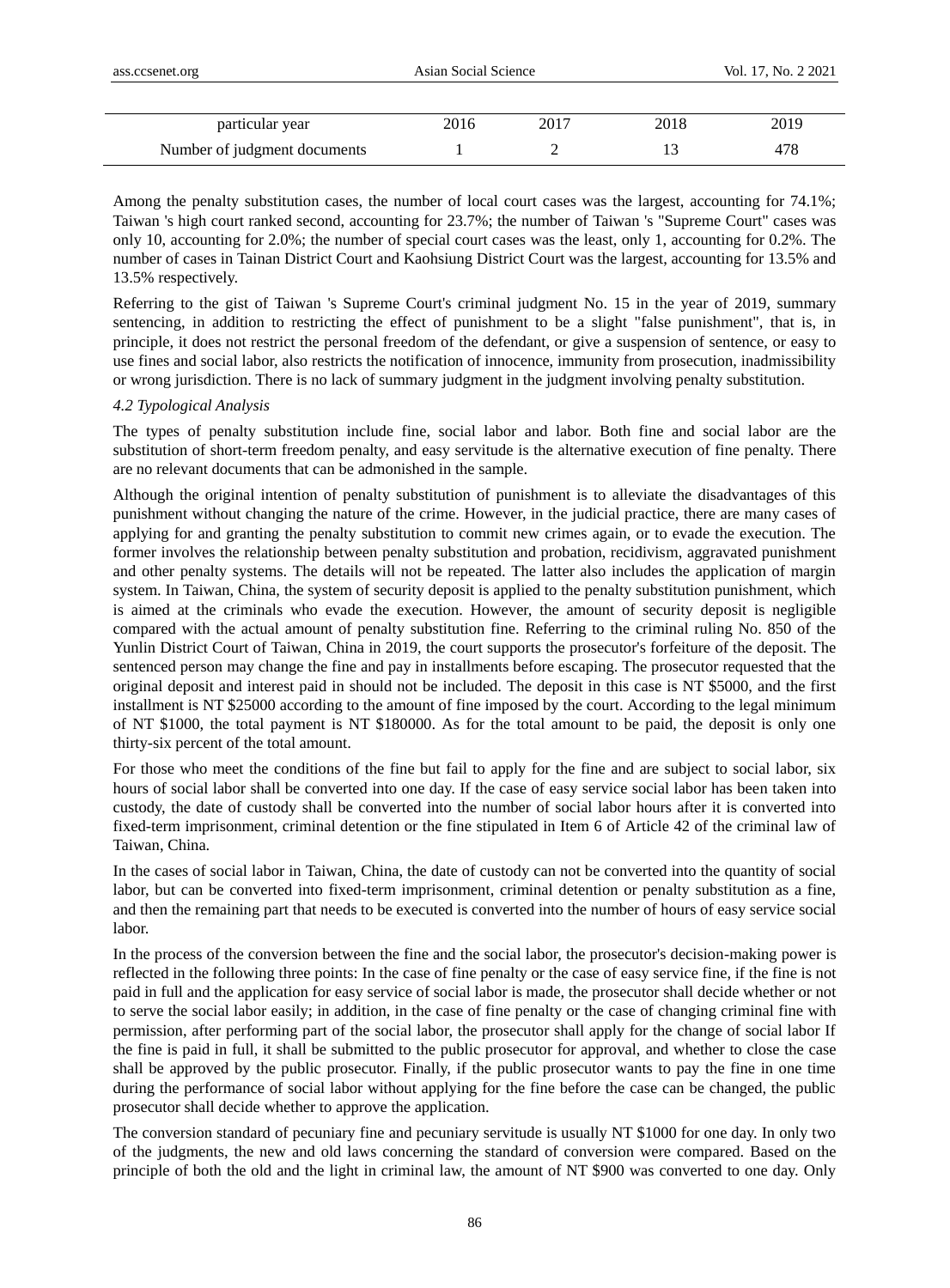one judgment recorded that the fine for easy servitude was converted to NT \$3000 per day.

The power of the court is limited to the instruction of the conversion standard of penalty substitution, and whether to grant the penalty substitution is at the discretion of the prosecutor. The court only has to examine whether the procedure of the prosecutor's judgment is in violation of the law, whether there is any error in the fact finding, whether the fact recognized by the prosecutor is reasonably related to the conditions specified in Item 1 and item 4 of Article 41 of the criminal law, and whether there is any situation that exceeds or exceeds the scope of the law. If so, the court can intervene. Otherwise, the professional judgment of the prosecutor should be respected. Except when necessary, the court shall also give notice in the ruling to grant the penalty substitution fine. In principle, it is not suitable for the prosecutor to judge whether the penalty is applicable to the penalty substitution fine.

The improper execution of the command by the prosecutor should refer to the illegal execution of the command by the prosecutor and the improper execution method. The prosecutor has specified the reasons for not changing the fine when examining the criminal's request, and there is no case of abuse of power or violation of the principle of proportionality, such as appointment of legal authorization, arbitrary, etc. So it is difficult to think that the exercise of discretion is illegal or improper. According to Article 484 of the criminal procedure law, improper execution of command means that the execution of the sentence or its method violates the law, or the victim suffers from major adverse interests due to improper disposal though it is not illegal.

Referring to the provisions of the procuratorial organs on the essentials of handling social work for easy service, cases that are prone to social work must be easily served with social labor requests and sent to the summons. The cases that may be fined for the penalty may be applied to simultaneous interpreting the requester to apply for a penalty or a direct fine. After the defendant arrives, he shall make a record of interrogation, asking whether he is requesting a penalty or a request for a change. Easy to serve social labor. If the public procurator rejects the request, he shall be informed to request another fine or to pay the fine directly. If no fine is requested or the fine is not paid, a command letter shall be made and put into prison for execution.

In order to alleviate the disadvantages of short-term free punishment, the fine and social servitude included in the system of penalty substitution system is set up first in legislation. The starting of the fine requires the victim to make a request to the prosecutor. In the time of economic depression, it is difficult to effectively realize the diversion of short-term freedom penalty by easy fine. Even if it is to relax the access conditions of the fine, it has no obvious effect, so the social labor of easy service has been added to the system of easy punishment. The content of social labor is of public welfare, which can promote the prisoners to play their useful value to the society, and they can also be exempted from prison while they work.

The purpose of combing the legislation and practice of penalty substitution system in Taiwan is to explore the value and limitation of commutation. It is necessary to make a rational judgment on the basis of a full understanding of the new system. If the introduction is really necessary, then we need to have a clear understanding of the risks that we need to avoid and overcome.

In terms of procedure, the prosecutor should give the prisoner the opportunity to make a statement including personal special reasons before making the decision of not penalty substitution. But the individual special cause itself is a general concept, only one document lists the relatively specific part of personal reasons in the judgment documents analyzed. That is, in Taiwan 's Xinbei district court, it listed "whether to apply for the fine of changing branch", "whether there is custody or bail before the determination of the case, whether the detained objects in the case are abandoned, whether the aggravation needs the assistance of the social Bureau, whether there are children under 12 years old who need to be cared for, and whether the fine can be paid in one time or by stages, etc. In judicial practice, throughout the listed documents, there is no change in the result of penalty substitution because of personal special reasons, which can refute that the original sentence is not executed, it is difficult to achieve the correction effect or to maintain the order of the law. In the judgment, for the benefit of the victim, the victim has the opportunity to state his opinions, and the setting of personal reasons is afraid to be a mere formality.

In the relevant judicial documents of Taiwan, China, we can see that the contradiction between penalty substitution and combined punishment for several crimes needs to be solved reasonably. At present, the proviso of Article 41 of Taiwan 's current criminal law gives the inmates the right of choice, that is, to choose between the two. Under the existing conditions, the contradiction between the two can be alleviated slightly. But for the inmates, there must be one of the two, and the rationality remains to be discussed. Taiwan adopts the method of court review. If the change of will does not seriously affect the execution procedure or violates the fairness of execution, even if it has been a long time since the previous decision, the prosecutor's original execution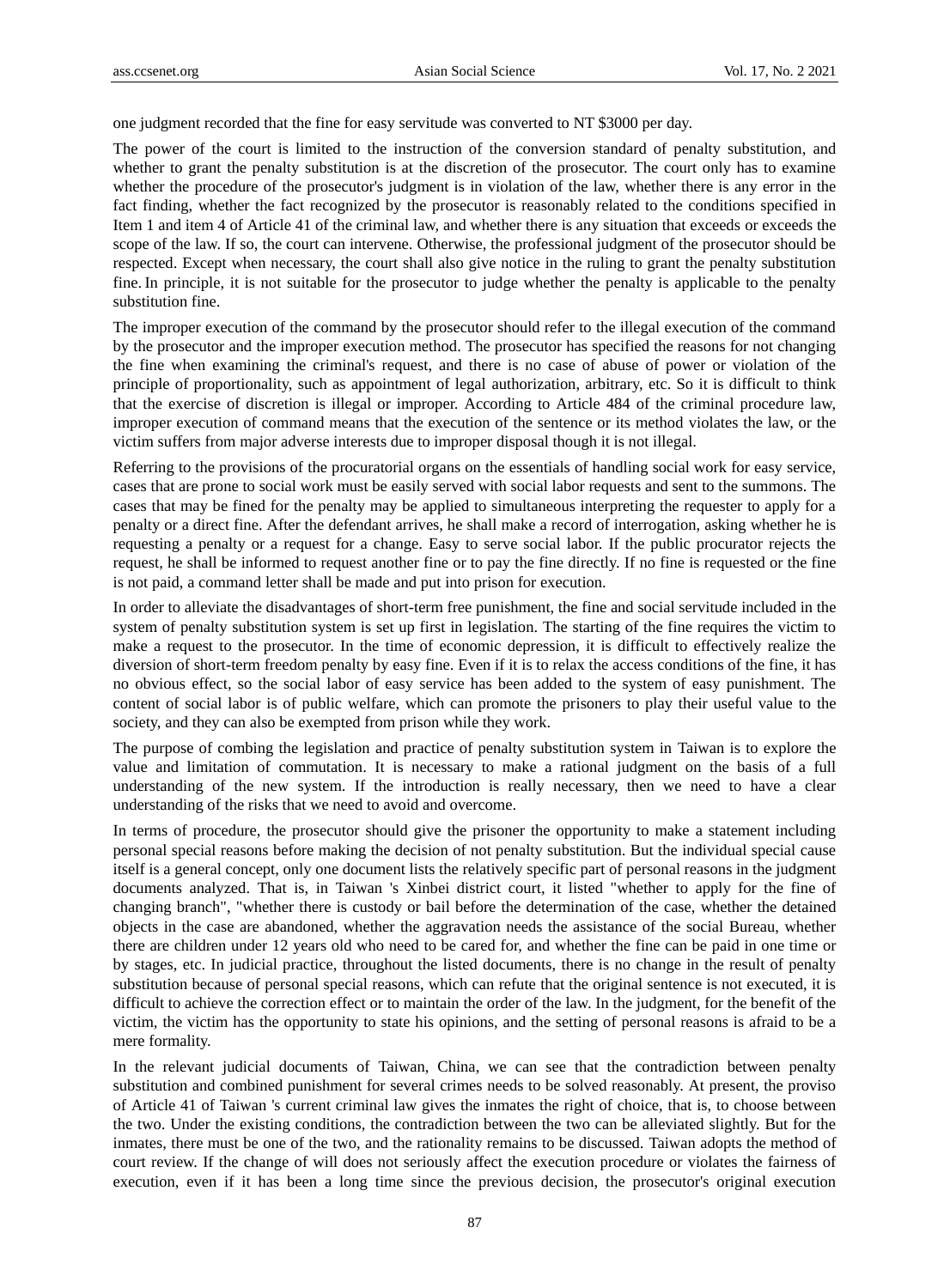command decision will be revoked.

Interpretation No. 245 of the Judicial Yuan of Taiwan. Although the original intention of penalty substitution of punishment is to alleviate the disadvantages of this punishment without changing the nature of the crime. However, in the judicial practice, there are many cases of applying for and granting the penalty substitution to commit new crimes again, or to evade the execution. The former involves the relationship between penalty substitution and probation, recidivism, aggravated punishment and other penalty systems. The details will not be repeated. The latter also includes the application of margin system. In Taiwan, China, the system of security deposit is applied to the penalty substitution punishment, which is aimed at the criminals who evade the execution. However, the amount of security deposit is negligible compared with the actual amount of penalty substitution fine. Referring to the criminal ruling No. 850 of the Yunlin District Court of Taiwan in 2019, the court supports the prosecutor's forfeiture of the deposit. The sentenced person may change the fine and pay in installments before escaping. The prosecutor requested that the original deposit and interest paid in should not be included. The deposit in this case is NT \$5000, and the first installment is NT \$25000 according to the amount of fine imposed by the court. According to the legal minimum of NT \$1000, the total payment is NT \$180000. As for the total amount to be paid, the deposit is only one thirty-six percent of the total amount.

The judicial system of Taiwan is rich in judicial practice and has a long time to revise. Based on legislative data and 494 judicial documents related to commutation in Taiwan, a comprehensive review of the penalty substitution system in Taiwan will help to explore the role and limitations of penalty substitution as an alternative to punishment.

The system of penalty substitution in Taiwan, China refers to the replacement system of penalty which has been declared to be executed in the form of fine, social labor, servitude or admonition. If the penalty is changed to fine, social labor, labor or admonition, the punishment originally declared shall not be executed. The function of Taiwan 's penalty substitution system is to alleviate the disadvantages of the punishment without changing the nature of the crime, and at the same time, it is conducive to the return of the prisoners to society. However, the way to realize the theory is always full of thorns. The limitations exposed in judicial practice are the most important link in our rational understanding of this system. As for the total amount to be paid, the deposit is only one thirty-six percent of the total amount.

### **References**

- *Article 43 of the current criminal law in Taiwan*, *China.* Retrieved October 11, 2019 from https://law.judicial.gov.tw/FJUD/default.aspx
- Chen, B. Y. (2013). On the judicial interpretation of the combined punishment for several crimes and the fine for easy Punishment -- Taking Shizi No. 144, No. 366, No. 662 and No. 679 as the discussion center. *The Law Monthly, 64*(5).
- *Criminal ruling No. 2132 of Taiwan High Court in 2019.*
- Huang, S., & Li, Y. K. (2010). On the localization of the system of changing fine penalty. *Journal of Zaozhuang University*, (6).
- *Interpretation No. 245 of the Judicial Yuan of Taiwan.*
- Liu, B. X. (2011). On the due process of the public prosecutor's command and execution of the fine -- Discussion on the Supreme Court's ruling No. 899 in 2010. *The Law Monthly, 62*(6).
- Liu, B. X. (2013). The relationship between the combined punishment for several crimes and the criminal execution of applying for easy social labor -- a discussion on the Supreme Court's ruling No. 496 of the Supreme Court in the year of 101. *The Law Monthly, 64*(6), 28-53.
- Qiu, H. Y. (2016). *On the commutation system.* Department of law in Taiwan University.
- Shi, J. H. (2004). On several issues of the deduction of the term of imprisonment. *Science of law*, (6), 87-93.
- Wang, S. S. (2016). *Review on the fine system of "Yike".* Law Research Institute of School of law in Taiwan University.
- Wang, Z. W. (2003). A textual research on the "Yi Xing" of emperor Wendi of Han Dynasty. *Journal of Hubei University*, (2), 90-92.
- Wei, Y. W. (2018). Exploring the non penalty path of short-term freedom penalty in China: A comparative study based on empirical data. *Journal of South China University of Technology, 20*(3), 108-122.
- Xue, Z. R. (2017). On the reform of the fine penalty system. *NTU Law Journal, 47*(2).